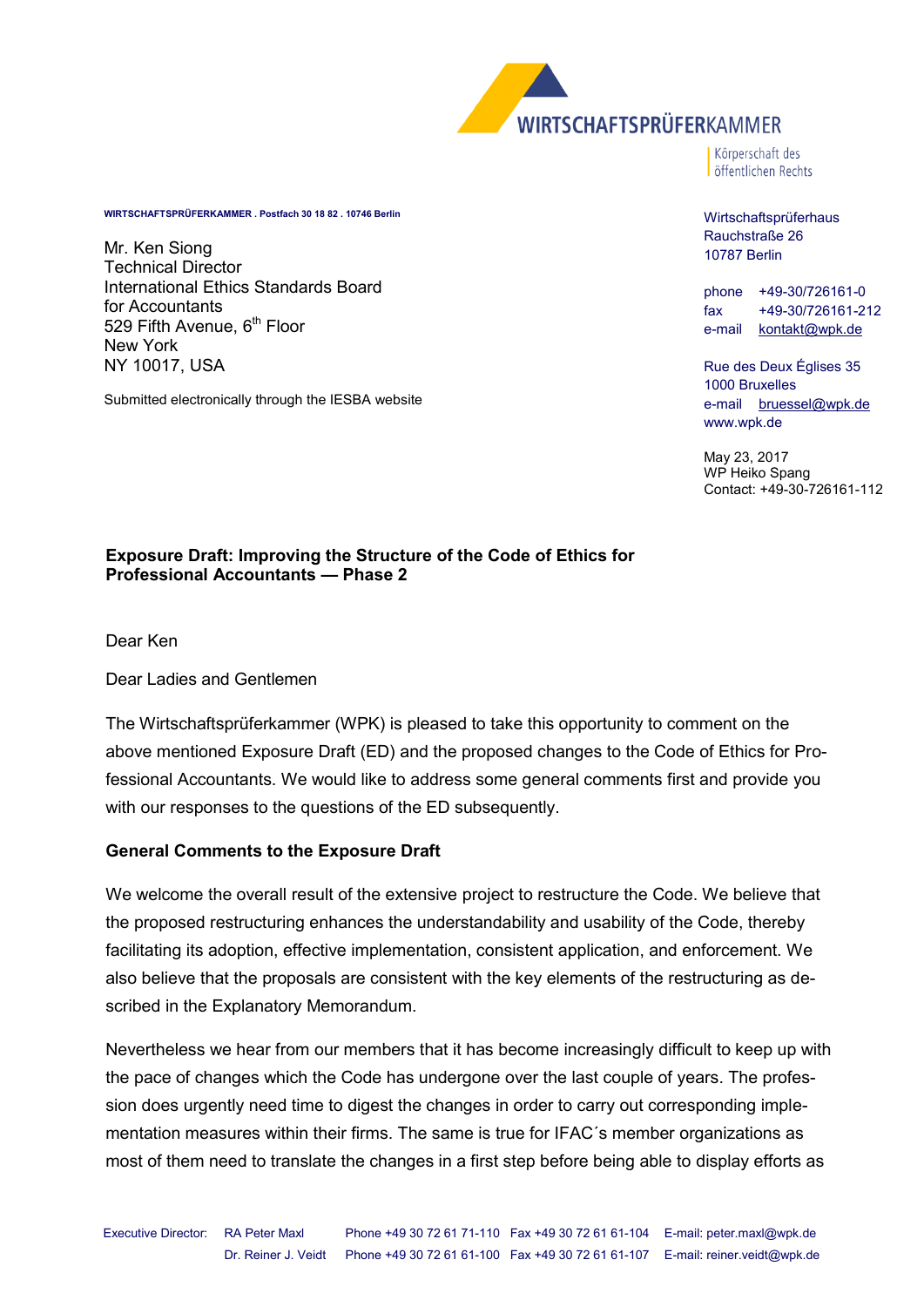to how to implement the changes in their respective national laws. Particularly the latter process is usually time-consuming since it requires an involvement of the relevant stakeholders and is usually subject to an approval process by an oversight authority. When the Standard Setting Boards need many years for the finalization of new standards, the stakeholders cannot be expected to implement these standards in only a fraction of that time period.

As mentioned in our comment letter to 'Restructuring Phase 1', we deem the restructuring of the Code as only one component among others to enhance its adoption. From our point of view the decisive factor for its acceptability is quality. The quality derives of course from clarity and understandability but as well from adequacy and practicability of the requirements. In this context we think it is not advisable if the quality of the Code seems to be increasingly measured by whether it is easily enforceable. We doubt that such an approach is appropriate to promote compliant behaviour with the fundamental principles of the Code.

# **Responses to the Exposure Draft Questions**

*Structure of the Code Phase 2* 

- *1. Do you believe that the proposals in this ED have resulted in any unintended changes in meaning of:* 
	- *The provisions for Part C of the Extant Code, as revised in the close-off document for Part C Phase 1 (Sections 200-270 in Chapter 1)?*
	- *The NOCLAR provisions (Sections 260 and 360 in Chapter 2)?*
	- *The revised provisions regarding long association (Sections 540 and 940 in Chapter 3)?*
	- *The provisions addressing restricted use reports in the extant Code (Section 800 in Chapter 4)?*
	- *The provisions relating to independence for other assurance engagements (Part 4B in Chapter 5)?*

We are not aware of material unintended changes in meaning in relation to the named Sections of the Code. Nevertheless we would like to address the following content-related issues:

# *Applicability of Part C to professional accountants in public practice*

As already mentioned in our comment letter to the ED *Proposed Revisions to Clarify the Applicability of Provisions in Part C of the Extant Code to Professional Accountants in Public Practice* we fear that a mere reference to Part C in R120.4 / R300.5 might impair the clarity and manageability of the Code.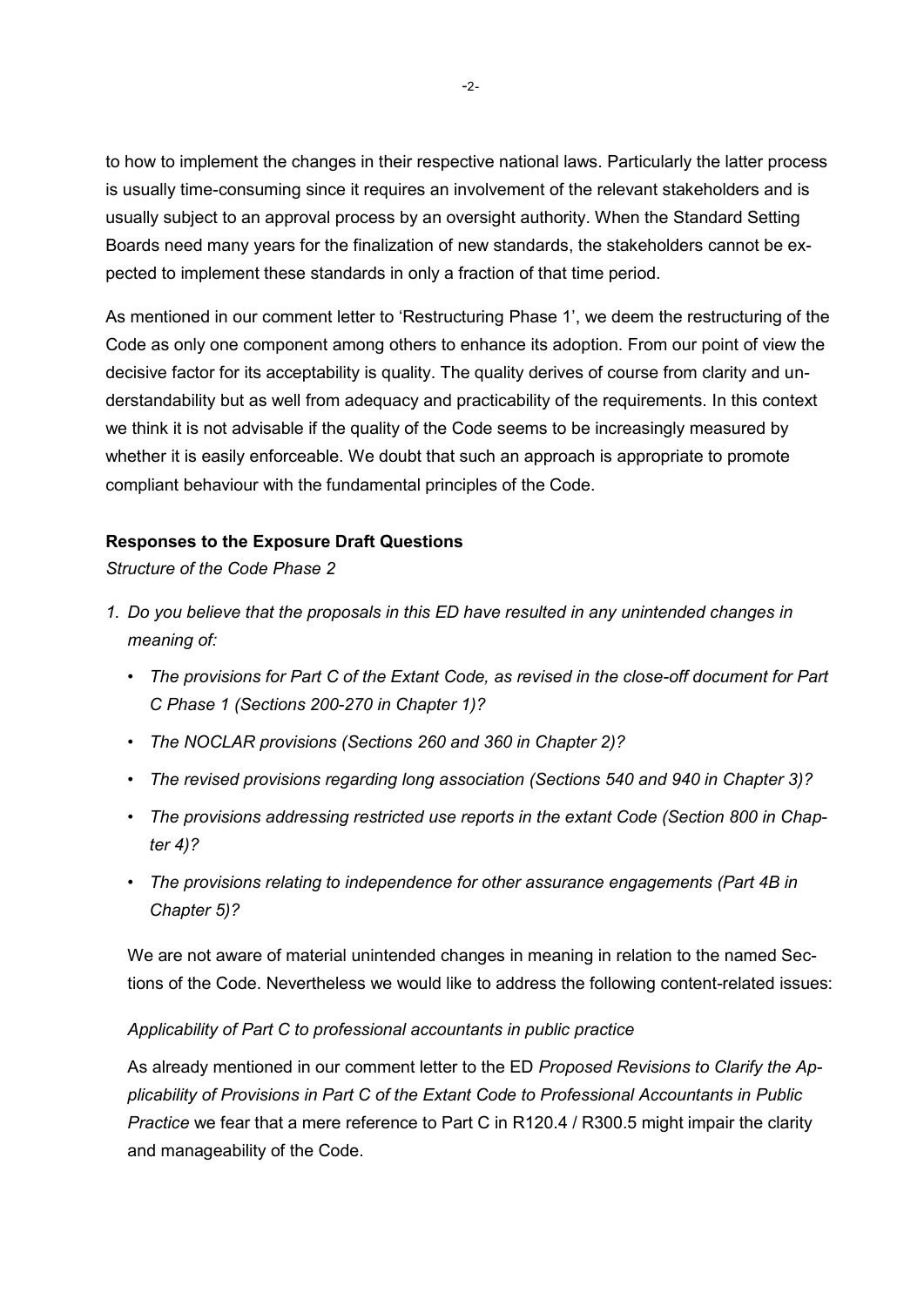Although the ED stipulates examples for applying Part C provisions to PAIPP, the precise range of situations for which PAIPP shall apply Part C remains unclear. This lack of precision would inevitably bring about legal uncertainties for the profession. Thus, the "applicability" to professional accountants in public practice should not be to the entire section but limited to the areas conflicts of interest, pressure and inducements.

# *Legal Prohibitions*

260.20 A1 refers to the existence of legal prohibitions in some jurisdictions that preclude reporting of NOCLAR to external parties. We believe that this significant specification should obtain more prominence within the Code.

# *Inconsequential Matters*

260.7 A3 and 360.7 A3 include references to clearly inconsequential matters. We think that these clarifications should not be limited to NOCLAR only, but be extended to all circumstances giving rise to potential threats covered by the Code, since a clearly inconsequential matter can per se not be deemed to threaten compliance with a fundamental principle anywhere in the Code.

*2. Do you believe that the proposals are consistent with the key elements of the restructuring as described in Section III of this Explanatory Memorandum?* 

Yes, we believe that the proposals are consistent with the key elements of the restructuring as described in Section III of this Explanatory Memorandum.

# *Conforming Amendments Arising from the Safeguards Project*

*3. Respondents are asked for any comments on the conforming amendments arising from the Safeguards project. Comments on those conforming amendments are requested by April 25, 2017 as part of a response to Safeguards ED-2.* 

Please see our corresponding comment letter to Safeguards ED-2.

### *Effective Date*

*4. Do you agree with the proposed effective dates for the restructured Code? If not, please explain why not.* 

We understand that IESBA has taken into account the anticipated approval dates for various sections of the Code currently under revision or restructuring. The result of this approach is